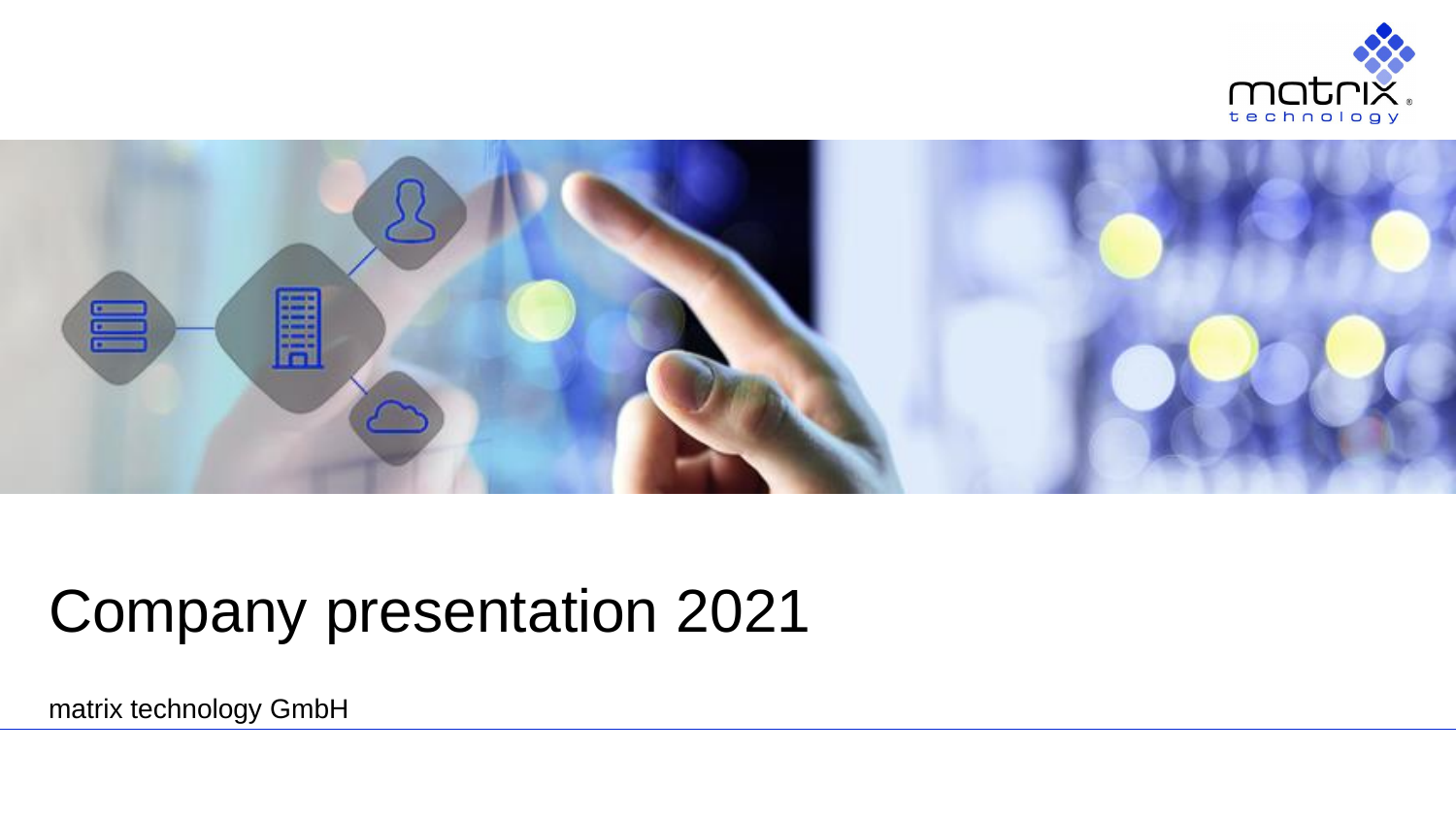

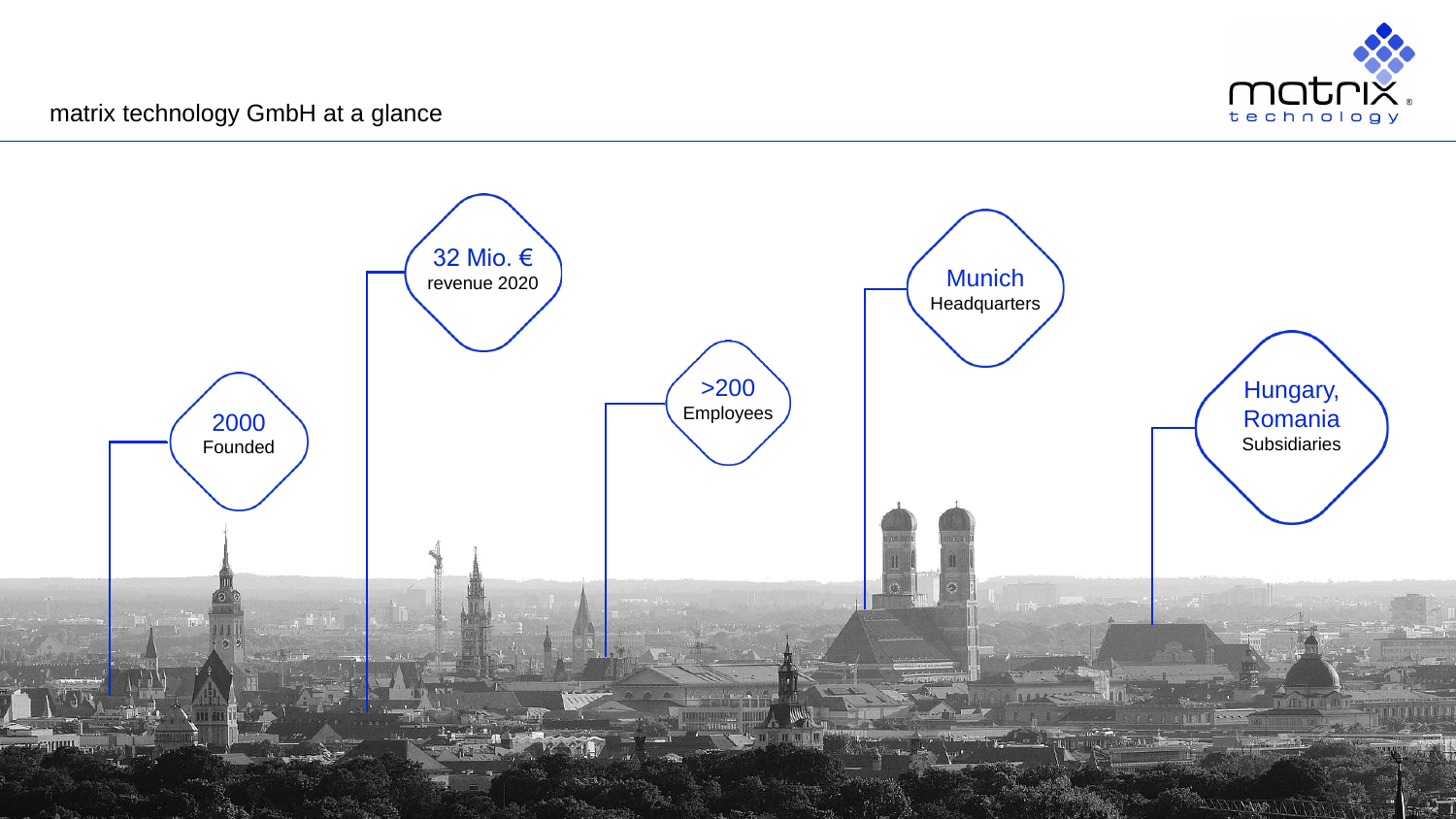

## Growth to a comprehensive IT service provider along with our customers

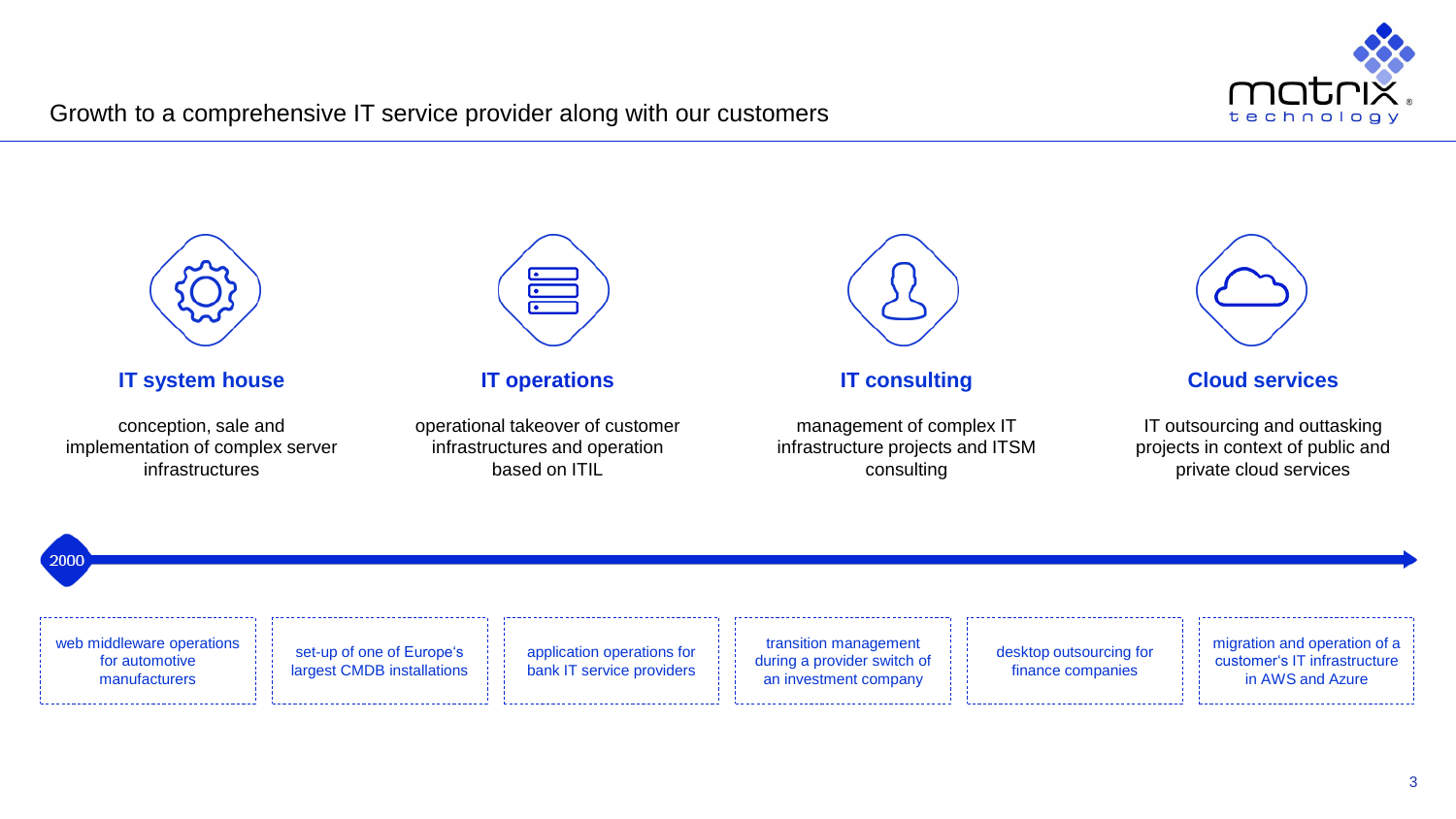

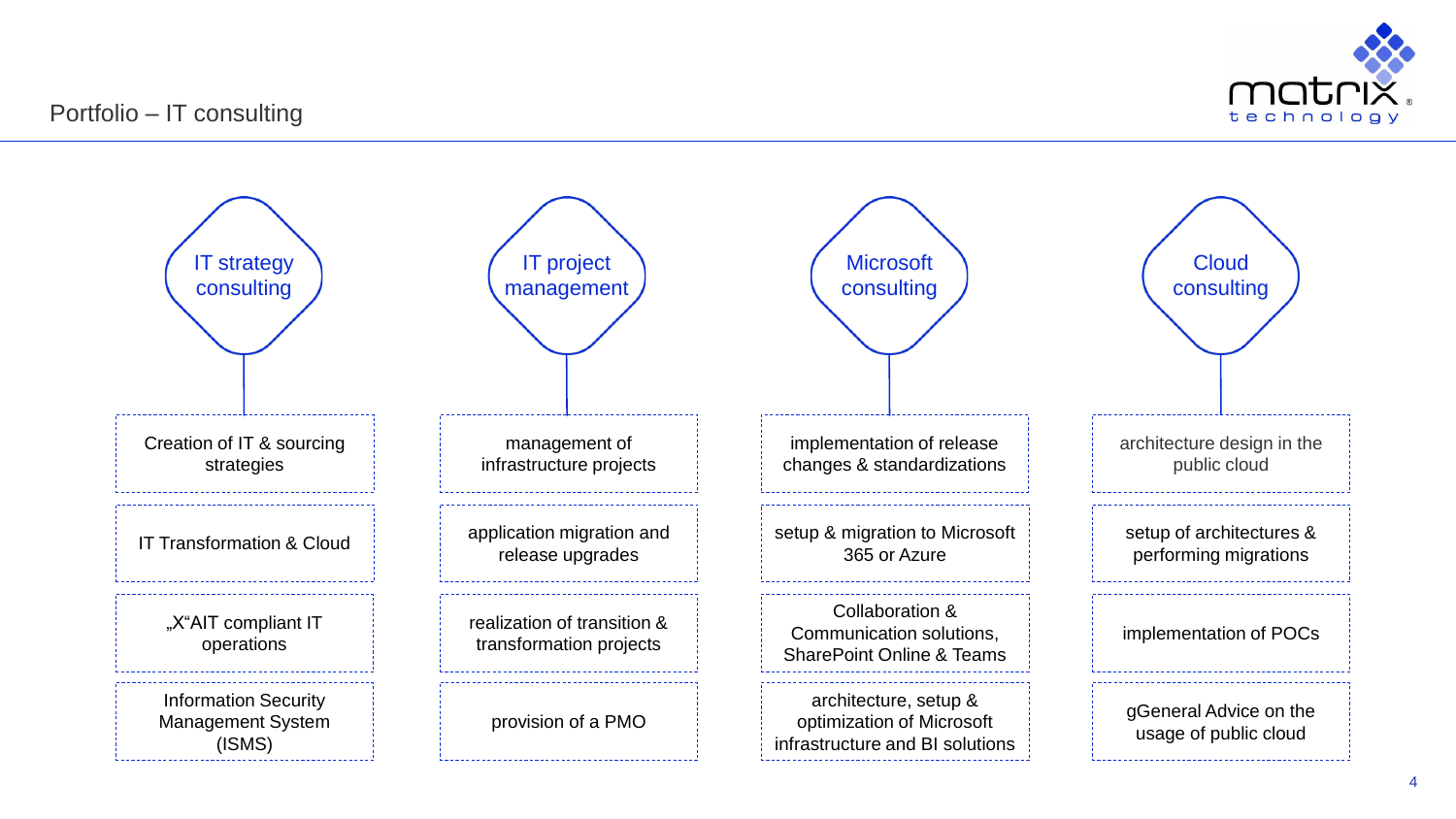



**intensive customer support by service and account management at eye level**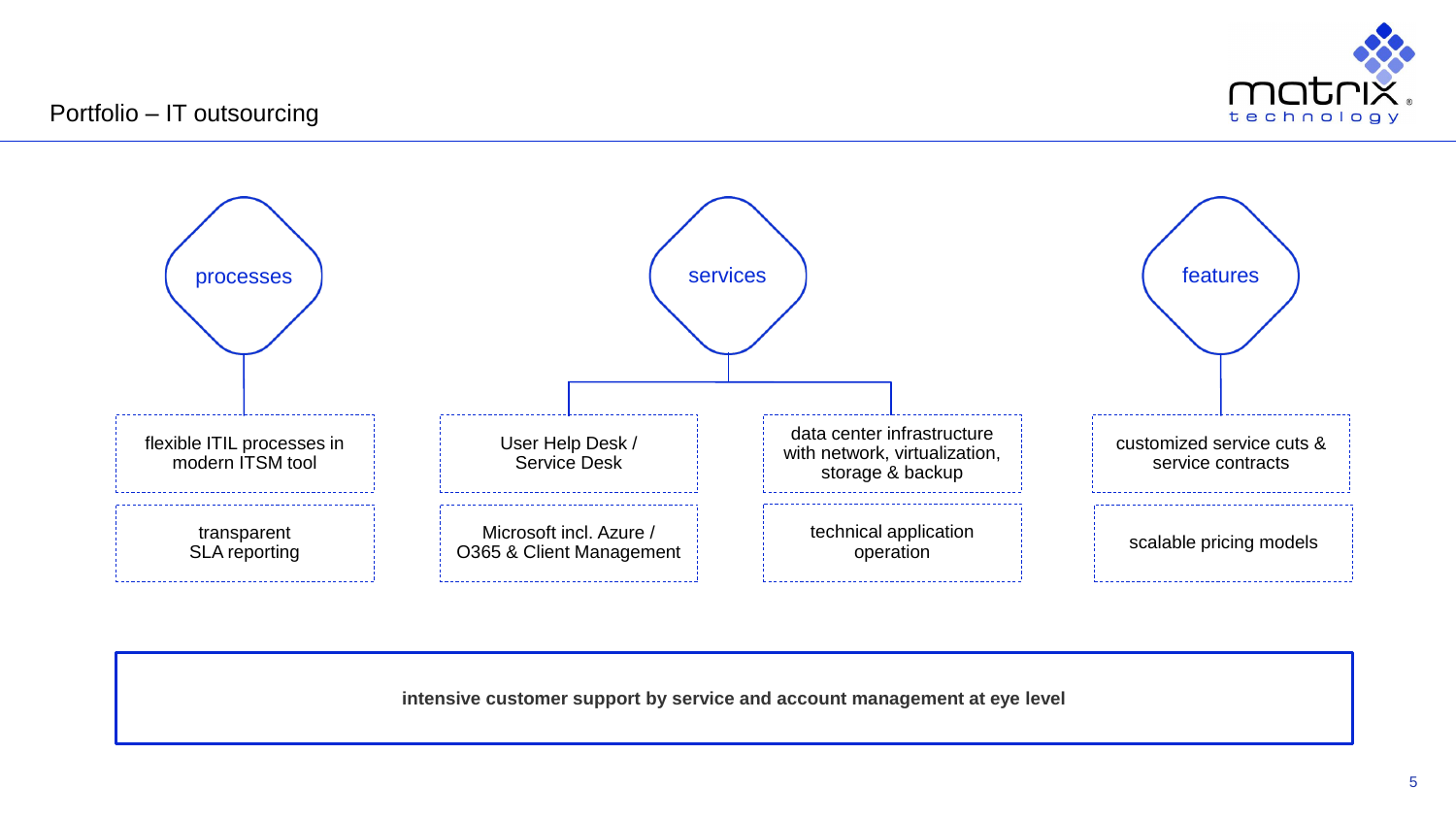

6

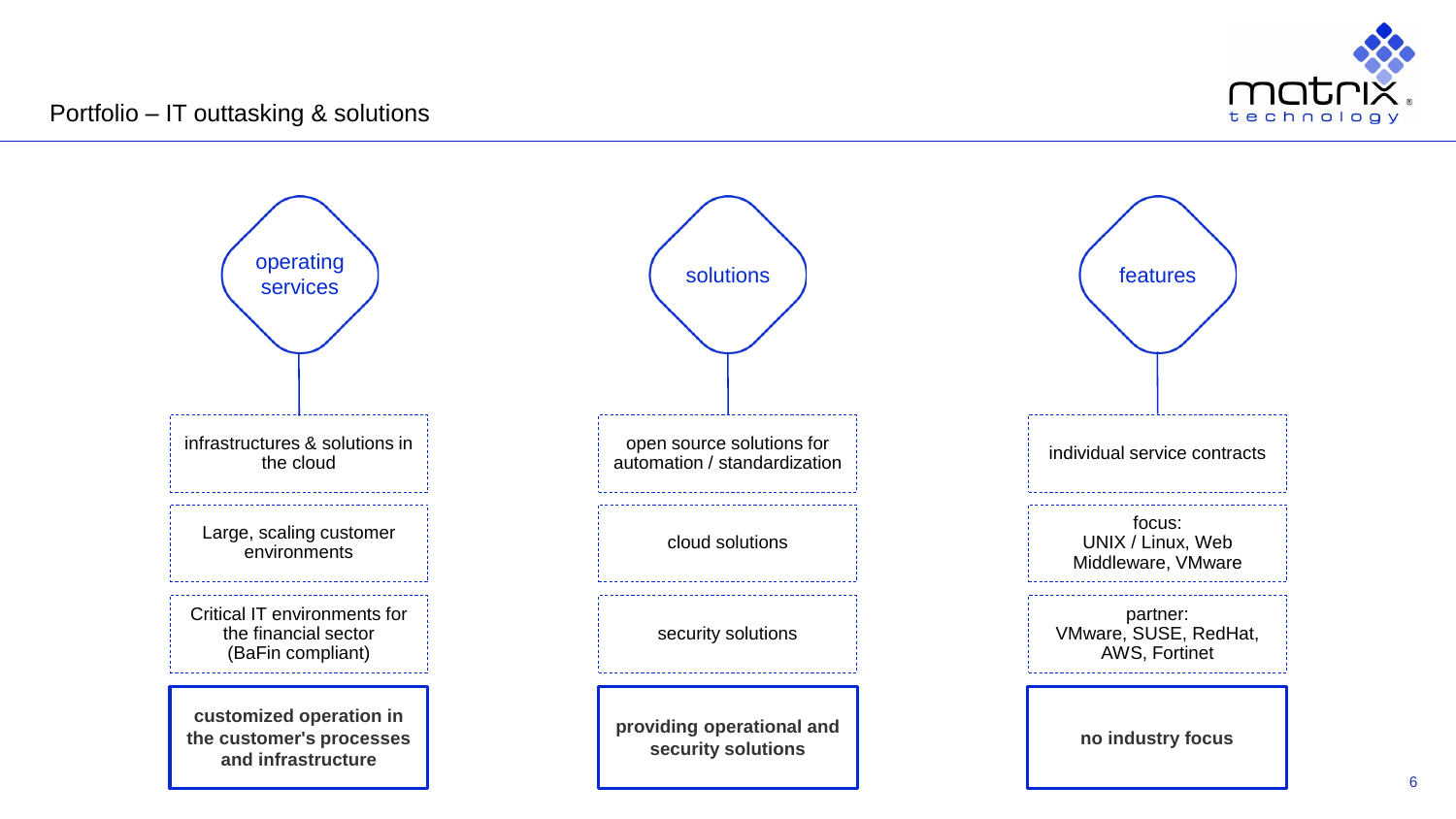

An extract from over 90 active customer relationships

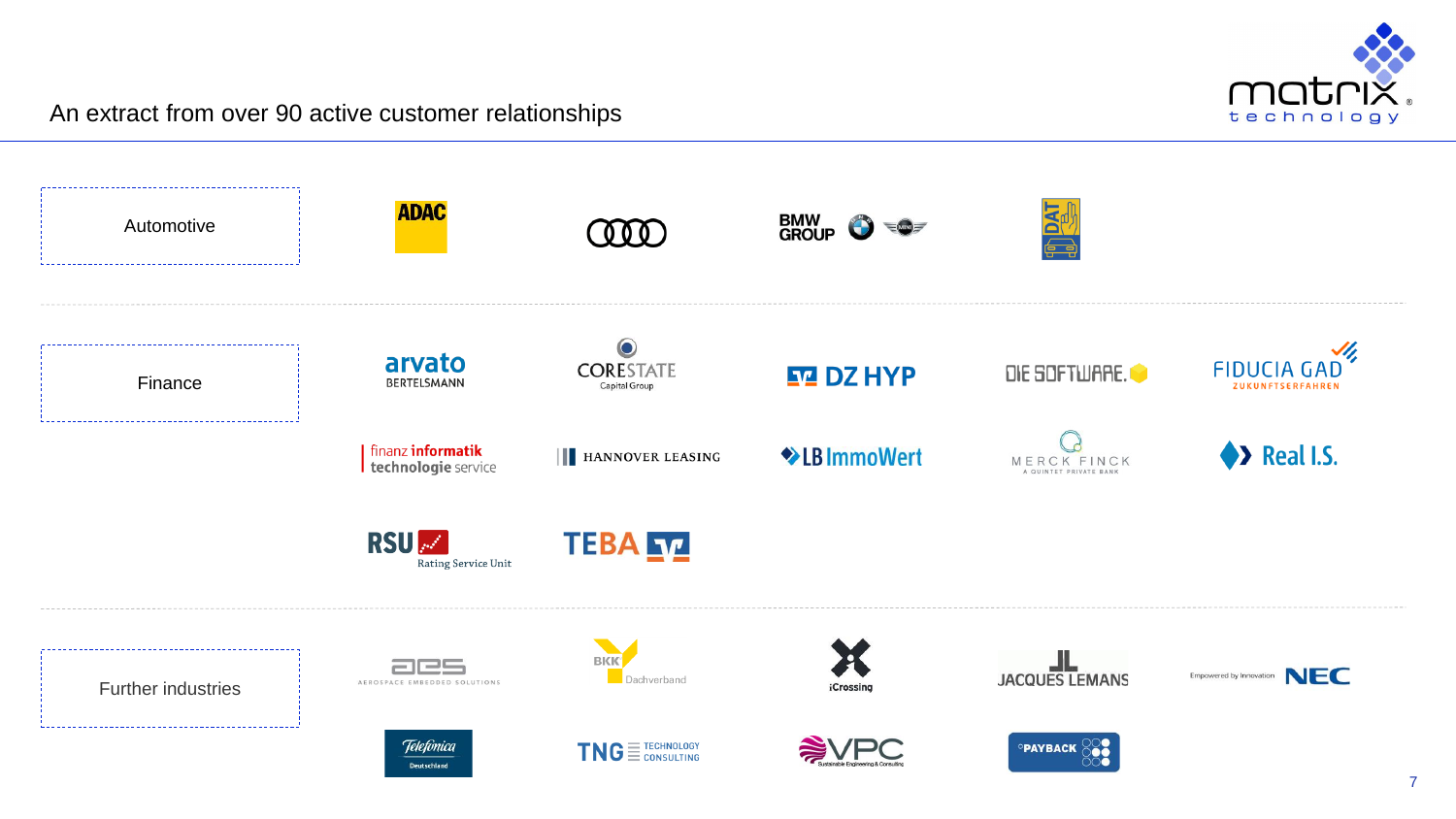



security partners